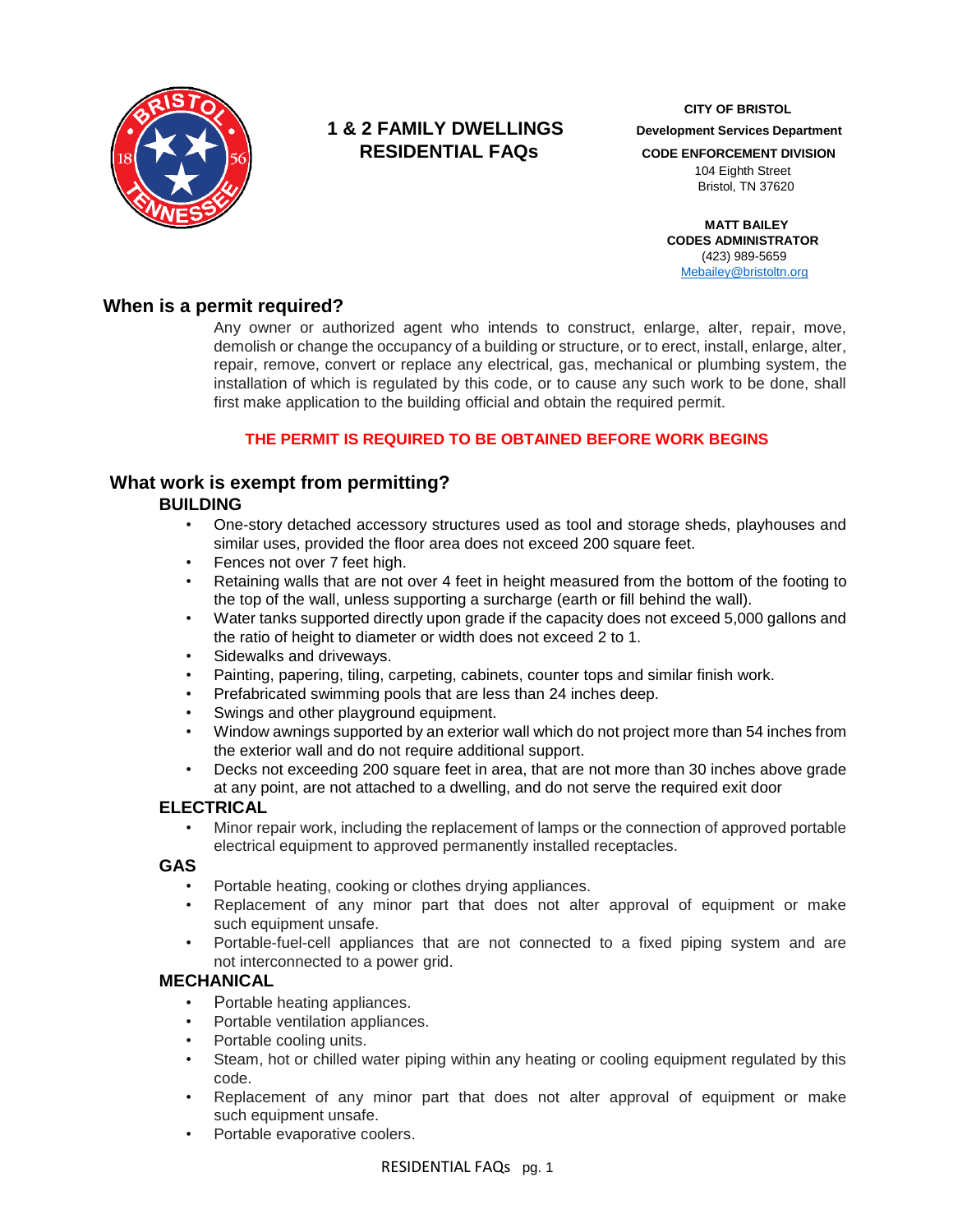- Self-contained refrigeration systems containing 10 pounds or less of refrigerant or that are actuated by motors of 1 horsepower (746 W) or less.
- Portable-fuel-cell appliances that are not connected to a fixed piping system and are not interconnected to a power grid.

## **Who gets the permit?**

The owner of a property who desires to do work or have work done that requires a permit is responsible for the permit. TCA 13-7-211 requires the Code Enforcement Division to know if a contractor is involved so we can obtain proof of his liability and workers compensation insurance. The owner is required to sign an affidavit stating whether the owner or a contractor will do the work. If a contractor is involved the permit cannot be issued until the contractor provides proof of insurance or shows he is exempt from workers compensation insurance. Even though the owner is responsible for ensuring the permit is obtained, it is recommended that the contractor be required to obtain the permit.

#### **THE PERMIT IS REQUIRED TO BE OBTAINED BEFORE WORK BEGINS ALWAYS ASK YOUR CONTRACTOR TO SEE A COPY OF THE PERMIT**

## **How many permits are required?**

Until recently, the City of Bristol only issued separate permits for each trade that was to be done (building, electrical, plumbing, HVAC, etc.). We now have the ability to issue a combination permits for projects where multiple trade work is being performed. For a combination permit to be issued, there has to be building trade work being performed and at least one other mechanical trade. If no building trade work is to be done, separate mechanical trade permits are still required.

#### **Does my contractor have to be licensed?**

When selecting a contractor, it's important to use caution - whether you are considering hiring a contractor for home improvement, remodeling or new construction. If you make sure the contractor you hire is licensed, insured and reputable, you'll avoid a lot of problems. In Tennessee, building contractors do not have to have a state license until the cost of the job reaches \$25,000 (labor & materials). Electrician, plumber and HVAC contractors must have a minimum of a limited state license for projects up to \$25,000 (labor & materials) in value. Once these projects reach \$25,000, a state contractor's license is required.

#### **What do I need to submit to obtain a permit?**

- To obtain a permit, the applicant must first file an application in writing on a form furnished by the Code Enforcement Division for that purpose. The application must be complete; any incomplete applications cannot be processed.
- Identify and describe the work to be covered by the permit for which application is made.
- State the valuation of the proposed work.
- If this is new construction or an addition, a site or plot plans drawn to scale showing the location of the proposed structure and all other structures on site are REQUIRED. Show all setbacks and easements and indicate distances to all property lines and easements from the proposed building.

#### **Plans may be submitted electronically - contact our office for details.**

- 1 set of building plans drawn to scale with sufficient detail & clarity to indicate the nature & extent of the work proposed. Single-Family Residential plans are not required to be sealed by a design professional, however, some elements of the construction may be required to be designed and sealed by a design professional registered in the State of Tennessee.
- If this is a new building, provide receipt for water & sewer services when applicable.
- Floodplain Elevation Certificate, if in Special Flood Hazard Area.
- Be signed by the applicant or the applicant's authorized agent.

#### **If a subdivision or combination of property is involved, obtain a copy of the City of Bristol's Subdivision Brochure for information on this process.**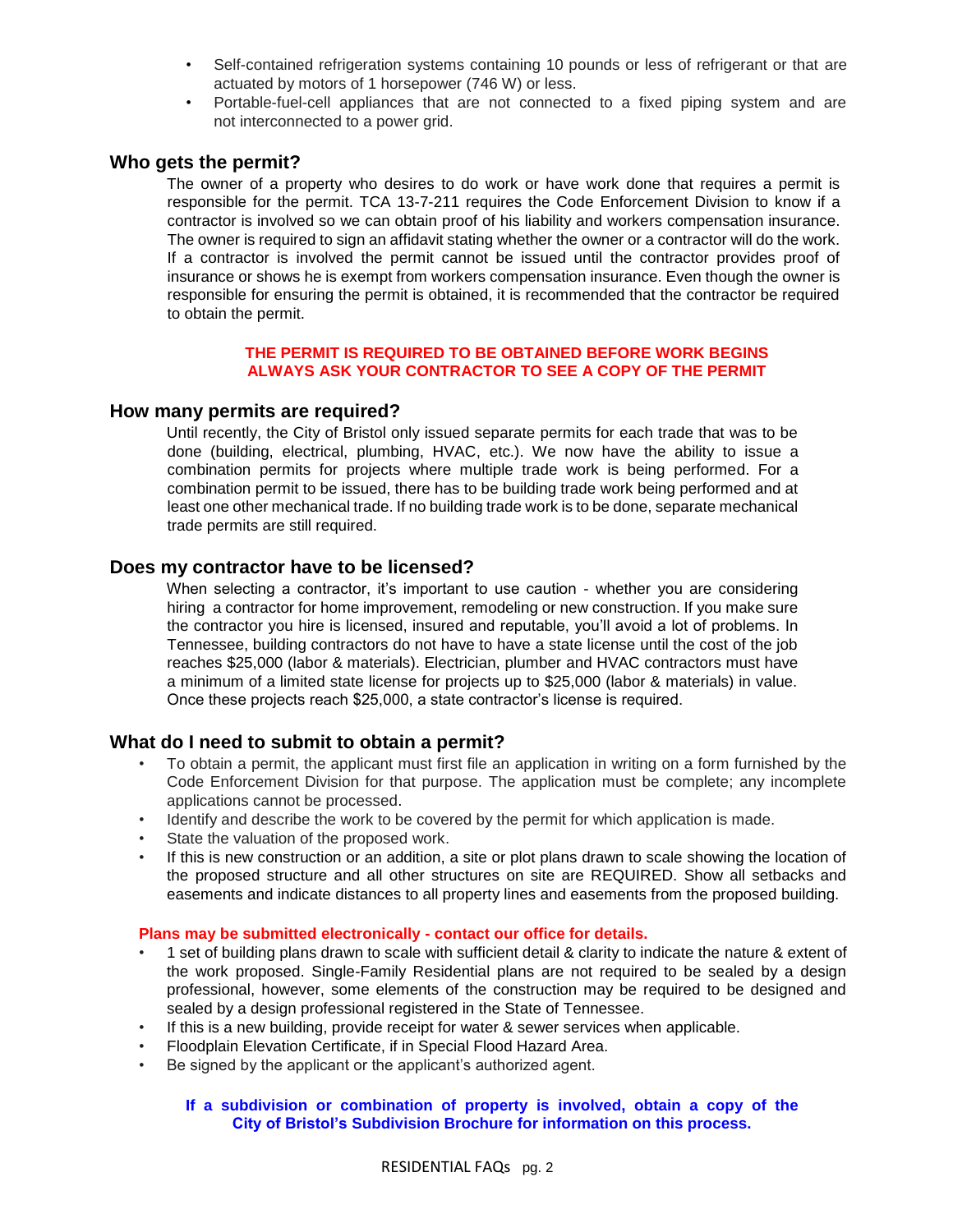## **What code do I have to follow for residential construction?**

Construction for 1&2 family dwellings and townhouses must follow the requirements of the 2018 International Residential Code. This code is copyrighted by the International Code Council and is available for review by request at the Code Enforcement office. You may also check your local public library; they usually carry copies of technical building codes.

#### **Can I get started and then come in for my permit?**

No, the code requires that an application be made in writing for a permit prior to the commencement of work. Most jurisdictions, including the City of Bristol, have a penalty built in to their permits fees for starting work without first obtaining the permit. The City of Bristol fee schedule indicates that your permit fee will be double if you don't obtain your permit first. When the permit is issued to you, you will also be issued an orange permit placard card that must be posted and visible from a public street at all times while the construction is proceeding.

#### **Where do I go and who do I see to obtain my permit?**

The Code Enforcement Division offices are located in the City of Bristol's Easley Municipal Annex building at 104 Eighth Street, Bristol, Tennessee. This office is located 1 block east of Volunteer Parkway and 1 block south of State Street in downtown Bristol. A map is shown below for reference.



This office is available for permit issuance from 8:00am until 5:00 pm daily. In the unlikely event that no one is available in the permit office, one of the attendants at the front desk can help you start the application process.